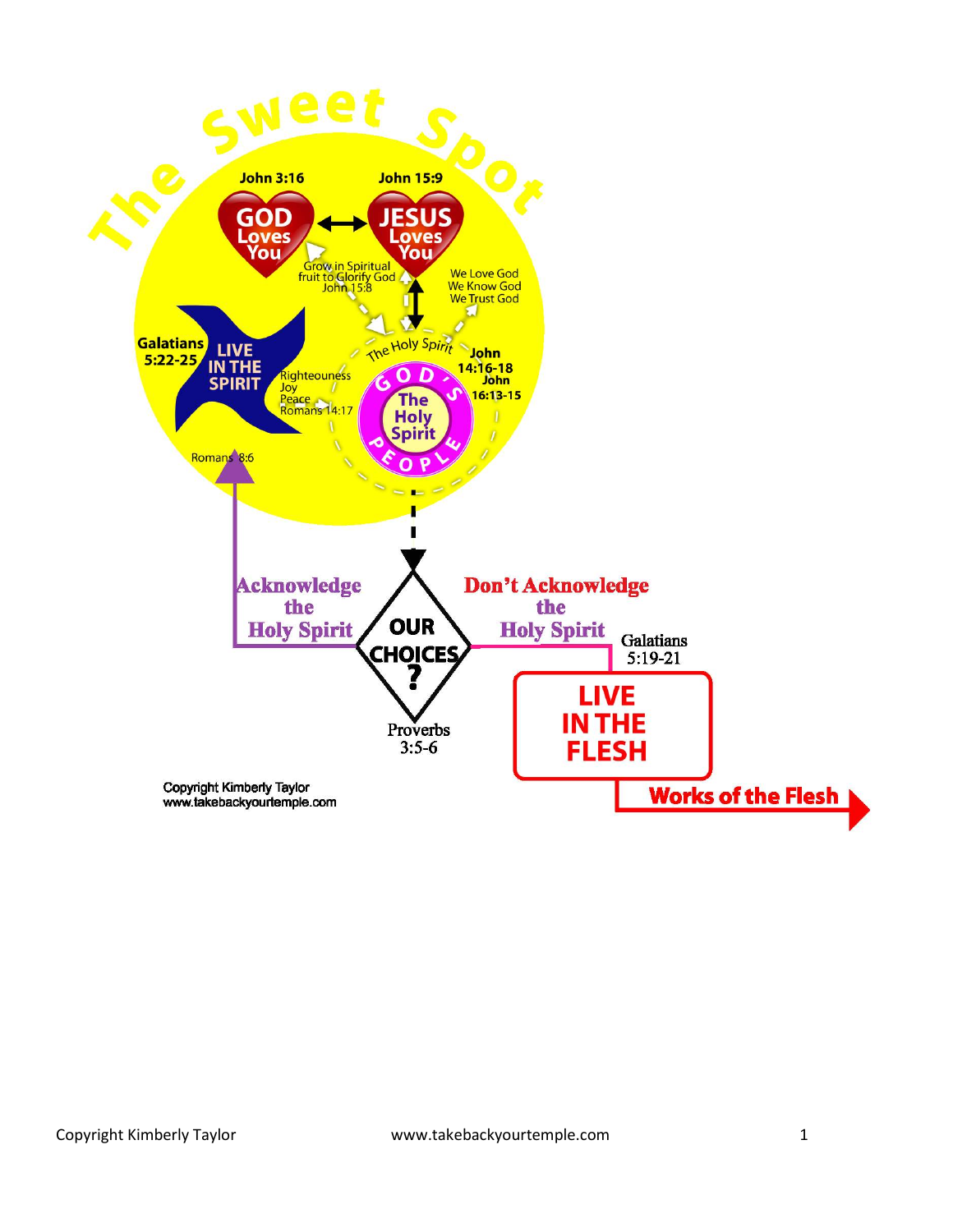## **How to Glorify God in Body and Spirit (aka "The Sweet Spot")**

You've probably heard the scripture "Or do you not know that your body is the temple of the Holy Spirit who is in you, whom you have from God, and you are not your own? For you were bought at a price; therefore glorify God in your body and in your spirit, which are God's (1 Corinthians 6:19)."

But have you considered what "glorify God in body and Spirit means?" To glorify God means to bring **Him** pleasure - your actions reveal God's glory to others, inspiring praise. You reflect well on Him by the way you live and the choices you make. That is what makes the Christian life rewarding and exciting!

It can be challenging to do that with the stress and temptations of this world, but our God is smart. He has given us resources that not only show us the right thing to do, but gives us the strength to do it!

The diagram you see is going to walk you through how this process works. The Holy Spirit revealed it to me one morning during my bible study. I drew it out of paper and my husband Mike re-drew it into the "pretty" version you see here.

So let's get started:

To glorify God, the first thing you must do is believe that He loves you. If you don't believe that He loves you, then you will doubt that God wants the best for you. You might even secretly believe that He is out to get you! But John 3:16 makes it clear: "For God so loved the world that He gave His only begotten Son, that whoever believes in Him should not perish but have everlasting life."

He sent Jesus to atone for your sins so that you can be restored into a relationship with Him. This is not meant to be a "Sunday only" thing. It's meant to be a daily walk with Him so that you come to know Him and discover His plan and purpose for your life.

The second belief is that Jesus loves you. In John 15:9, Jesus says ""As the Father loved Me, I also have loved you; abide in My love." He freely gave His life for you because He loved you. He had a passion to see man reconciled to God and He believed in it so much that He was willing to pay with His own flesh and blood.

You were bought with a high price indeed - Jesus' sinless life!

Scripture says that once you believe in your heart that Jesus died for you and was raised from the dead and confess Him as your savior with your mouth, you are saved.

Now your Spirit man, which once was dead to the things of God, is now alive! You have the opportunity to love God, to know Him, and to grow in Trust of Him in your daily life.

You are now **not** the same. Once you are saved, the Holy Spirit comes to help you live a life that brings pleasure to God. He takes no pleasure in His children being tormented by fear, anxiety, worry, depression, and addictions. He wants us free!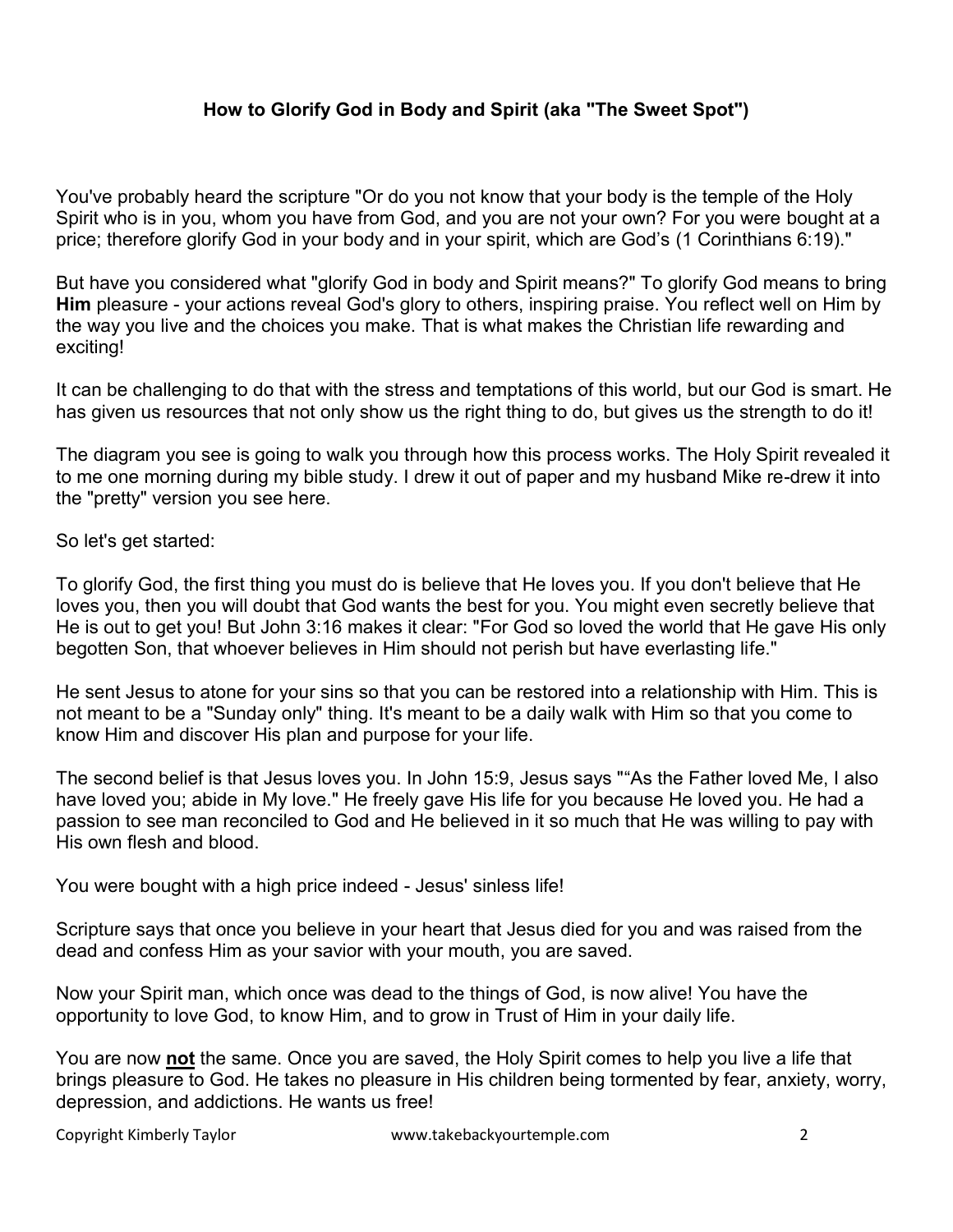According to John 14:16-18, Jesus makes a promise: "And I will pray the Father, and He will give you another Helper, that He may abide with you forever— the Spirit of truth, whom the world cannot receive, because it neither sees Him nor knows Him; but you know Him, for He dwells with you and will be in you. I will not leave you orphans; I will come to you."

Now in John 16:13-15, Jesus tells us what the Holy Spirit is supposed to do in our lives: "However, when He, the Spirit of truth, has come, He will guide you into all truth; for He will not speak on His own authority, but whatever He hears He will speak; and He will tell you things to come. He will glorify Me, for He will take of what is Mine and declare it to you. All things that the Father has are Mine. Therefore I said that He will take of Mine and declare it to you."

Let's pause and think about this for a moment because I don't believe that enough preaching is done in our churches about the role of the Holy Spirit.

The Holy Spirit:

- Guides you into all truth
- Speaks to you what He hears from the Lord
- Tells you things to come
- Takes of Jesus and declares it to you

The Holy Spirit is not an angel; He is the dynamic, muscle power of God. He **is** God. Remember, we worship a truine God, one God three persons - Father, Son, and the Holy Spirit.

So the power of God lives in you and dwells with you!

Now you might wonder, if I have the power of God living inside of me, then how come life seems to defeat me? How come I deal with all of these negative emotions? How come I feel like a candy bar has power over me?

Well, it is true when you become a disciple of Christ, you now have the power of the living God inside of you. But still have your **old** mind and it must be renewed to the thoughts of God through His word the bible.

That is why it is so important that you study the bible for yourself. All of these scriptures I am telling you about and that you see listed, I urge you to get your bible and study them out of yourself so that they become truth to you personally.

You hear the world say, "The truth will set you free" but they distort the truth. The scripture tell us what the truth is in John 8:31-32: "Then Jesus said to those Jews who believed Him, "If you abide in My word, you are My disciples indeed. And you shall know the truth, and the truth shall make you free."

So you cannot know the truth about a matter unless you know what God says about it through his word.

Now this brings us to a critical point in the diagram: every day you have choices to make and these choices determine whether you a live life that glorifies God or a life lived in the flesh only to glorify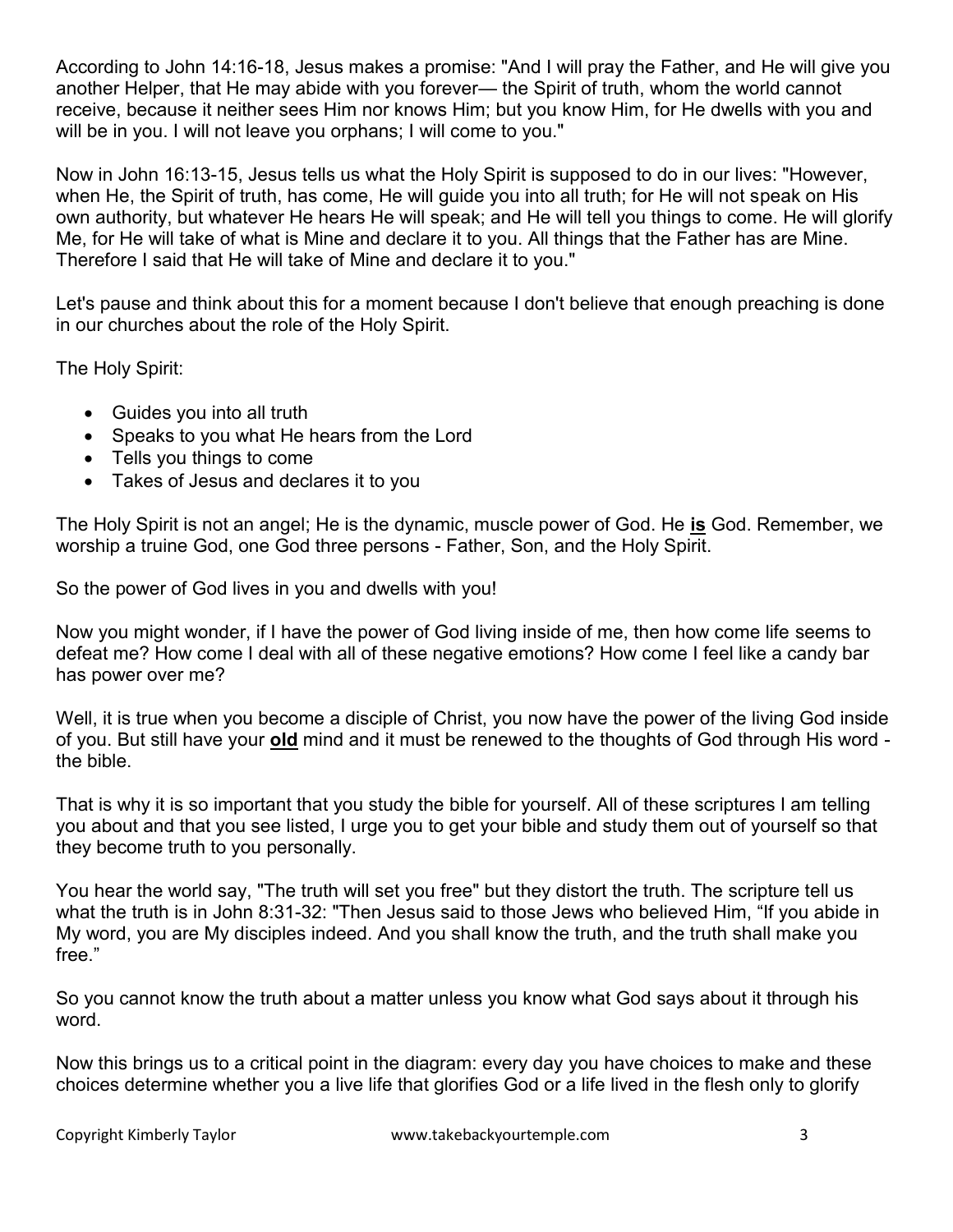yourself. What makes the difference? The difference is whether the choices you make are those in line with the way the Holy Spirit leads you.

Many people cite Proverbs 3:5-6 as their favorite Scripture: "trust in the Lord with all your heart and lean not on your own understanding; in all your ways acknowledge him and he will direct your path."

However, few people really know what this means and even fewer **practice it**. To trust in the Lord means to fully rely upon him to give you wisdom to make choices in line with His will for your life. It means having confidence that makes you sure and secure.

To acknowledge Him means more than just saying, "God I know that you are there" but to fully expect that He will speak to you and guide you. Acknowledgment also means that you respect God enough to do what He tells you to do!

If you do not heed the guidance in Proverbs 3:5-6, then you are at the mercy of your old mental programming. You will make choices that gratify your flesh. Galatians 5-19 – 21 defines what this means: "now the works of the flesh are evident, which are: adultery, fornication, uncleanness, lewdness, idolatry, sorcery, hatred, contentions, jealousies, outbursts of wrath, selfish ambitions, dissensions, heresies, envy, murders, drunkenness, revelries, and the like, of which I tell you beforehand, just as I told you in time past, that those who practice such things will not inherit the kingdom of God."

The danger of continually ignoring God's voice and disobeying him is that your heart will become hardened and your ears dull of hearing. I'm sure some of you know people who profess that they are Christians but who live lives that reflect the opposite.

Unfortunately, if they don't truly make Jesus Lord of their lives by doing the things that he says, then they will be those of whom Jesus says in Matthew 7:21-23: "Not everyone who says to Me, 'Lord, Lord,' shall enter the kingdom of heaven, but he who does the will of My Father in heaven. Many will say to Me in that day, 'Lord, Lord, have we not prophesied in Your name, cast out demons in Your name, and done many wonders in Your name?' And then I will declare to them, 'I never knew you; depart from Me, you who practice lawlessness!'"

That is a very bad place to be! So let's not talk about that much more because since you are listening to this presentation, I don't believe that you will be counted in that number!

The other choice that you have is to heed the voice of the Holy Spirit and to obey his leading. Now how do you know if the voice that you are hearing is really the voice of the Holy Spirit? For me, I think of four guidelines:

1. The voice of the Holy Spirit is still and small. He doesn't scream at you, but his voice is quiet and reasonable.

2. The voice of the Holy Spirit always agrees with the word of God. That is why it is so important that you study the word for yourself so that you can determine if the voice you're hearing agrees with the word you are studying.